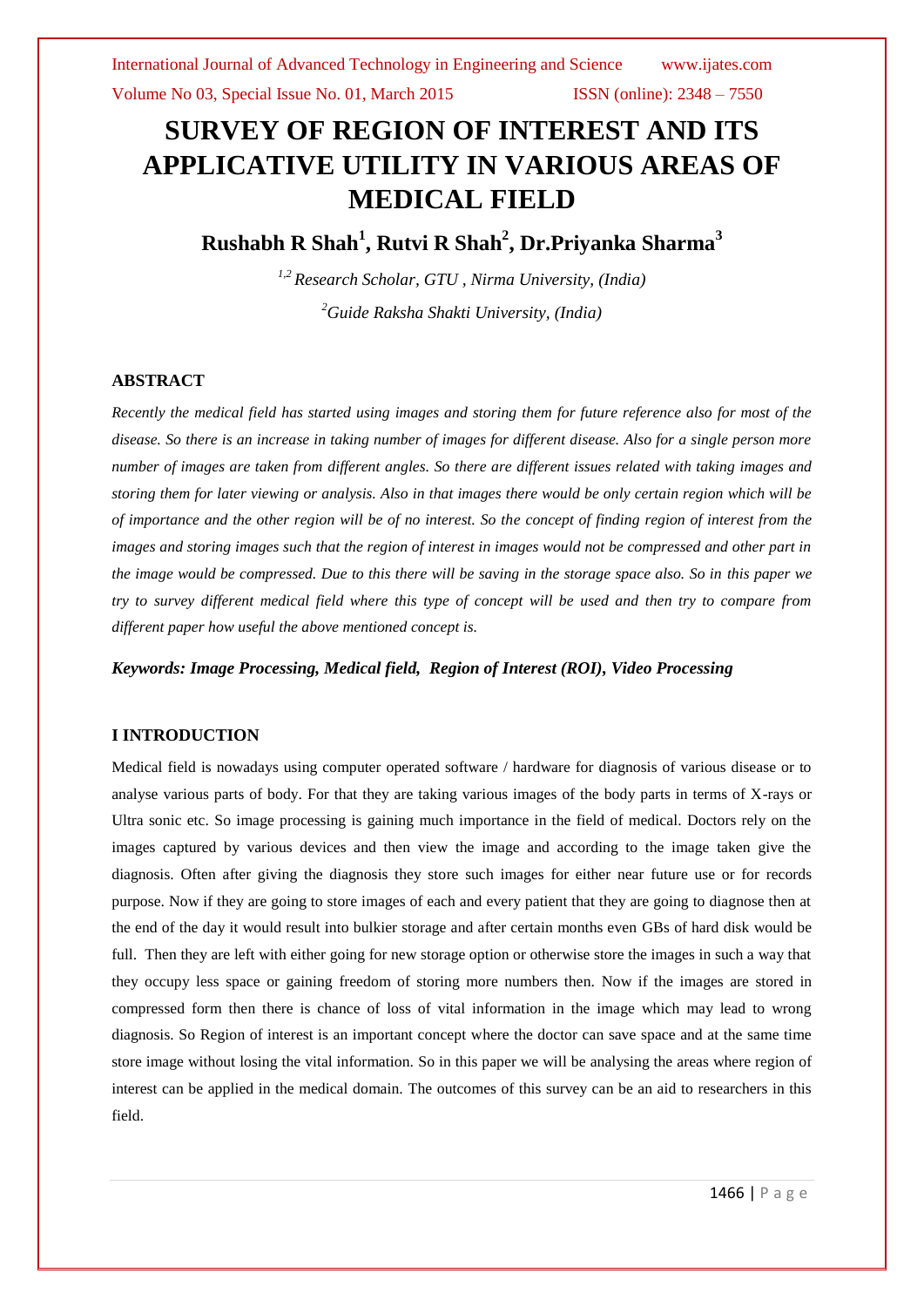# International Journal of Advanced Technology in Engineering and Science www.ijates.com Volume No 03, Special Issue No. 01, March 2015 ISSN (online): 2348 – 7550

## **1.1 Different Areas where ROI technique can be applied in medical domain**

a. Respiration rate (RR) is one of the important vital signs used for clinical monitoring of neonates in intensive care units. Detection of the chest-and-abdomen region of the neonate is crucial to determining the respiration rate accurately [1]. As the skin of neonates is very fragile, it is preferred to have monitoring systems with minimal contact. Hence, recently several methods of contact free monitoring of vital signs using video cameras have been proposed. Monitoring of vital signs aids in proper diagnosis and provides early indications of hidden clinical abnormalities. Neonatal Intensive Care Units (NICU) commonly monitors the respiration rate (RR), the heart-rate (HR), and the blood oxygen saturation (SPO2) of neonates [4]. Most monitoring systems acquire vital signs using electrodes or contact sensors positioned suitably at various points on the body. It is desirable to have monitoring systems for neonates that have minimal or no contact with the neonate since the electrodes/sensors may often cause discomfort to the neonate in the form of shearing of the skin, scars, irritation, and etc. [5]. Due to this reason, contact free monitoring of vital signs has recently been achieved by means of a video camera positioned suitably in the vicinity of the baby [6], [7]. Here we can identify the ROI, which for this purpose can be Chest-and-abdomen region.

This region must be demarcated from the remaining body parts of the neonate (e.g., head, hands, legs) and constantly monitor only this ROI region in order to compute the RR from the video stream.



### **Fig 1 Neonatal Intensive Care Unit**

Image URL: http://3.bp.blogspot.com/hUxQKflTkLM/TY9Kys4ewDI/AAAAAAAAAG8/nzgYjOO8s\_8/s320/R\_sun1.jpg

b. Human spine is a multifunctional structure of human body consisting of bones, joints, ligaments, and muscles which all undergo a process of change with the age. A sudden change in these features either naturally or through injury can lead to some serious medical conditions which puts huge burden on health services and economy. While aging is inevitable, the effect of aging on different areas of spine is of clinical significance. So any image taken of spine can be of importance in finding ROI from the image according to need.

c. Dry eye is a symptomatic disease that affects the activities of daily living, adversely impacting important task such as computer use, driving and others. For automatic image processing methodology to be applied to this, there are two clinical test : analysis of lipid pattern and tear film breakup time test. In tear film breakup time test experts usually analyze the bottom part of the iris ignoring certain areas such as sclera, eyelids etc and focusing on the area where the tear has higher contrast. This will lead to the fist step which consist of preprocessing the images to extract the region of interest.[8]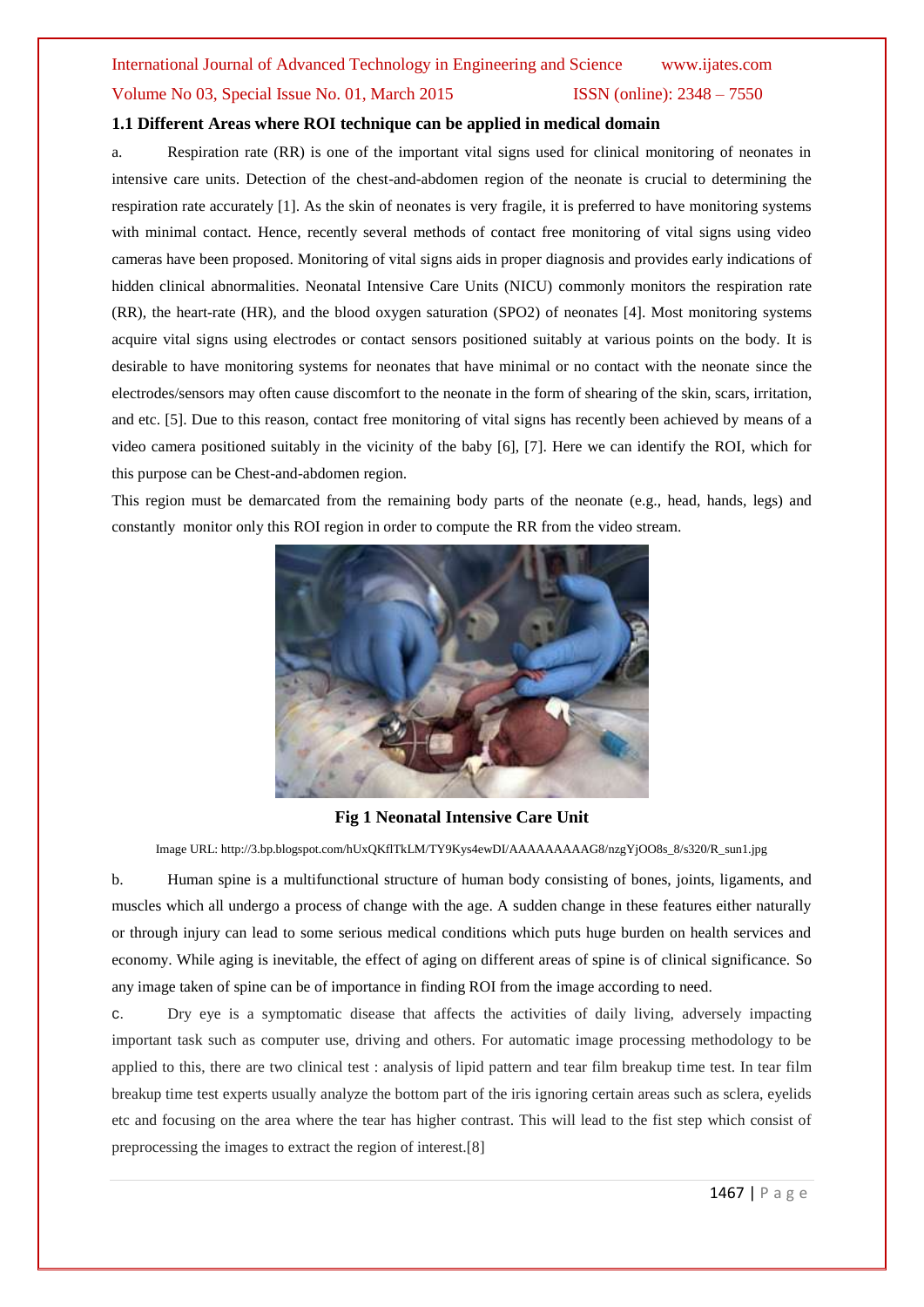# International Journal of Advanced Technology in Engineering and Science www.ijates.com Volume No 03, Special Issue No. 01, March 2015 ISSN (online):  $2348 - 7550$

d. For the diagnosis in the gynecology field different diagnostic capabilities have brought certain advancement. Different methodology includes 3D ultrasound, Ultrasound Contrast Media and Harmonic imaging in its various forms and its derivatives have been there. Image segmentation is commonly used to define tissue and fluid boundaries, either by manual or semi automated methods. Segmentation and classification process separate region of interest from surrounding tissue or acoustic noise that prevents visualization of anatomic structures. Several different methods are there defined for detection of surface boundaries by image segmentation. Once the boundaries are defined a particular region of interest can be analyzed for quantitative volume measurements. [9]

e. This concept of Region of interest can be evaluated for the tumor tracking accuracy also. Although conventional wisdom states that the ROI reconstruction requires a priori information of a small region inside the ROI and 180° scanning without angular truncation for accurate image reconstruction, the computer simulation showed that the ROI reconstruction method without any a priori information had equivalent accuracy in terms of tumor tracking compared with the case reconstructing the entire region. [3]

### **1.2 Algorithm how one can proceed for selecting ROI**

By seeing the above applications the need for selecting ROI is getting more prominent and for that the proposed algorithm would be as follow.

- a. Firstly some data set is need for training purpose to train computer with some images of similar types.
- b. Second step would be to generate some feature vector based on region of interest part of the training images.
- c. Some test images are to be provided based on the training set of images and the applications should be able to automatically identify the region of interest part from the images.
- d. Then after selecting the ROI automatically the system should be trained to segment that ROI part and compress the rest of the image.
- e. After that ROI part should be merged with the compressed image and then it should be stored in the system.

By following the above steps our applications would be able to select ROI and then store the images in such a manner that the size of the image is reduced.

#### **II CONCLUSION**

So we have here surveyed different medical field be it orthopaedic field, genecology field, paediatric field etc where Region of Interest concept can be applied and can be helpful to the Doctors / practitioners to give the analysis and can help them to save more data then they were able to save previously. Future work can be to select different field and show the comparisons how the space reduction can actually happen by our proposed technique.

#### **REFERENCES**

[1] Venkitaraman, A., & Makkapati, V. V. (2015, January). Motion-based segmentation of chest and abdomen region of neonates from videos. In*Advances in Pattern Recognition (ICAPR), 2015 Eighth International Conference on* (pp. 1-5). IEEE.